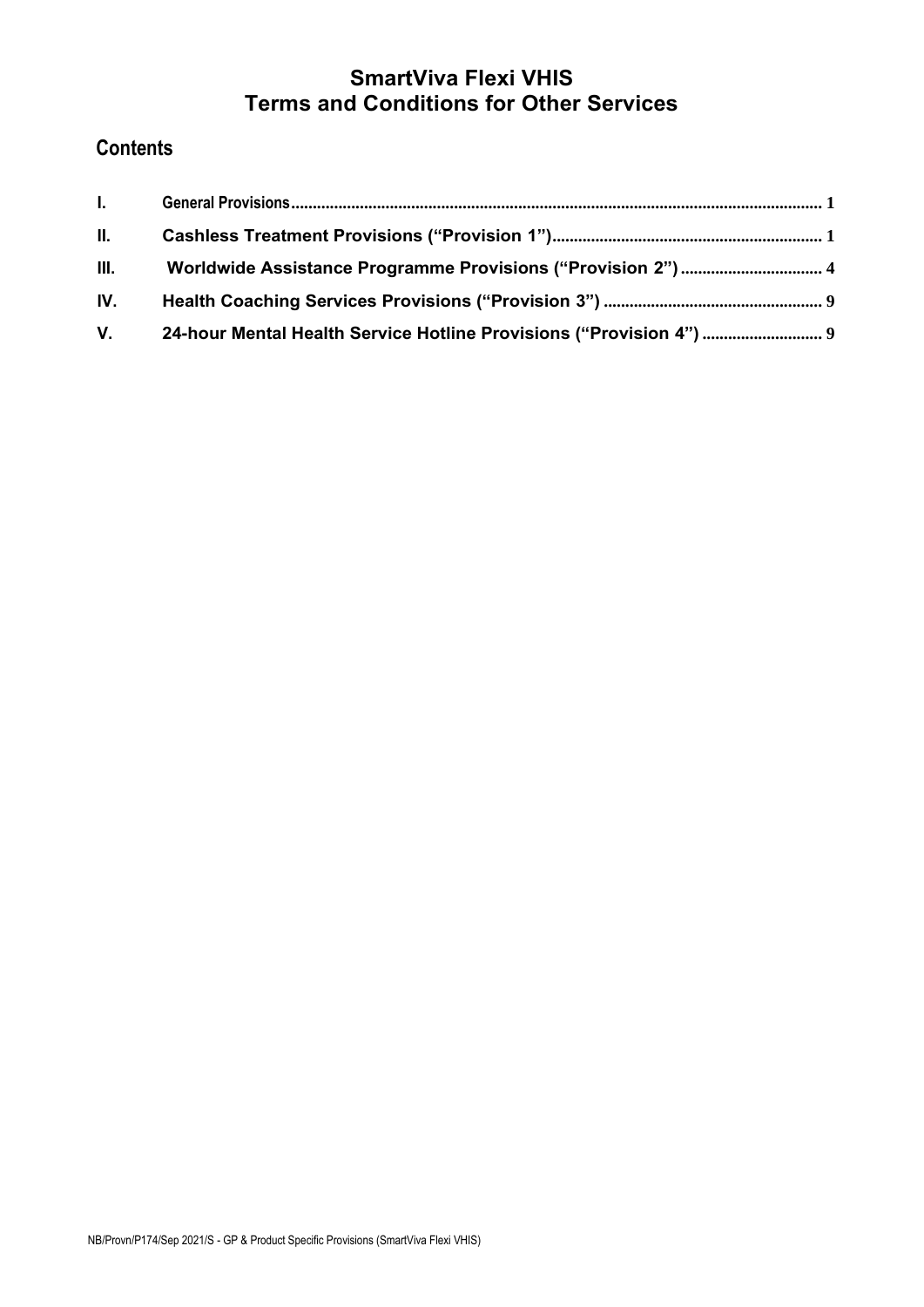# <span id="page-1-0"></span>**I. General Provisions**

- (a) The terms and conditions for other services ("Other Services Provisions") are attached to and form part of the Policy of SmartViva Flexi VHIS. The Other Services Provisions set out the value added services available to Policy Holder and Insured Person of SmartViva Fleix VHIS without additional premium and do not form part of the Certified Plan.
- (b) Except as otherwise specified in this Other Services Provisions, all Terms and Benefits applied to the Certified Plan shall have full force and effect. To the extent that any provision or exclusion applied to the Terms and Benefits is inconsistent with the services expressly provided in the Other Services Provisions, the provisions in the Other Services Provisions shall prevail to resolve such inconsistency. For the avoidance of doubt, the following exclusions do not apply to the services covered under this Other Services Provisions -
	- (i) Section 1 of the general exclusions under Part 7 of the Terms and Benefits does not apply to the services available under Provisions 2, 3 and 4 below; and
	- (ii) Sections 8 and 12 of the general exclusions under Part 7 of the Terms and Benefits do not apply to the services available under Provision 4 below.
- (c) The Company appointed Bupa (Asia) Limited ("Bupa") to provide and arrange all these other services, and subsequently the services may be provided by third party service providers selected by Bupa and they are not guaranteed renewable. The Company reserves the right to amend, suspend or terminate these other services and to amend the relevant terms and conditions at any time without prior notice.
- (d) Unless otherwise defined in Provisions 1 to 4 below, capitalised terms used in this Other Services Provisions shall have the meanings ascribed to them under Part 8 and Section 3 of Supplement 1 of the Terms and Benefits.
- (e) Subject to the Terms and Benefits and this Other Services Provisions, Bupa shall provide the services in accordance with the terms in this Other Services Provisions. The amount of expenses reimbursed (if any) shall not exceed the actual costs of the services incurred and are not subject to any Deductible (if applicable).
- (f) If Bupa reimburses the Policy Holder or Insured Person for any expense which has exceeded the applicable maximum limits under this Other Services Provisions; or is not eligible under the Policy, the Policy Holder and/or the Insured Person shall reimburse the Company in full for these ineligible expenses within twenty one (21) days of receipt of an invoice from Bupa.

# <span id="page-1-1"></span>**II. Cashless Treatment Provisions ("Provision 1")**

The cashless treatment services described in this Provision 1 are provided to a Policy Holder or an Insured Person under this Policy in accordance with the eligibility requirements.

#### **1. General provisions**

- (a) This service under this Provision 1 is subject to availability and pre-authorisation of such services offered and approved by Bupa. The availability and pre-authorisation procedures of such services may change from time to time without prior notice to the Policy Holder or the Insured Person.
- (b) The Company shall not be liable to the Policy Holder or the Insured Person in any respect of any act, negligence or failure to act on the part of services provided or advice given by Bupa or its agent, or the availability and pre-authorisation of such services.

# **2. Bupa HealthPlus Card**

(a) Bupa shall issue a Bupa HealthPlus Card to the Insured Person. Subject to the procedures as stated in the membership guide, the Insured Person can use the Bupa HealthPlus Card to settle Eligible Expenses and other expenses payable for designated services or treatments under the Certified Plan which is incurred at a Bupa HealthPlus Appointed Service Providers in Hong Kong. Bupa HealthPlus Card does not apply to treatment received at the day case centre of a Hospital and medical expense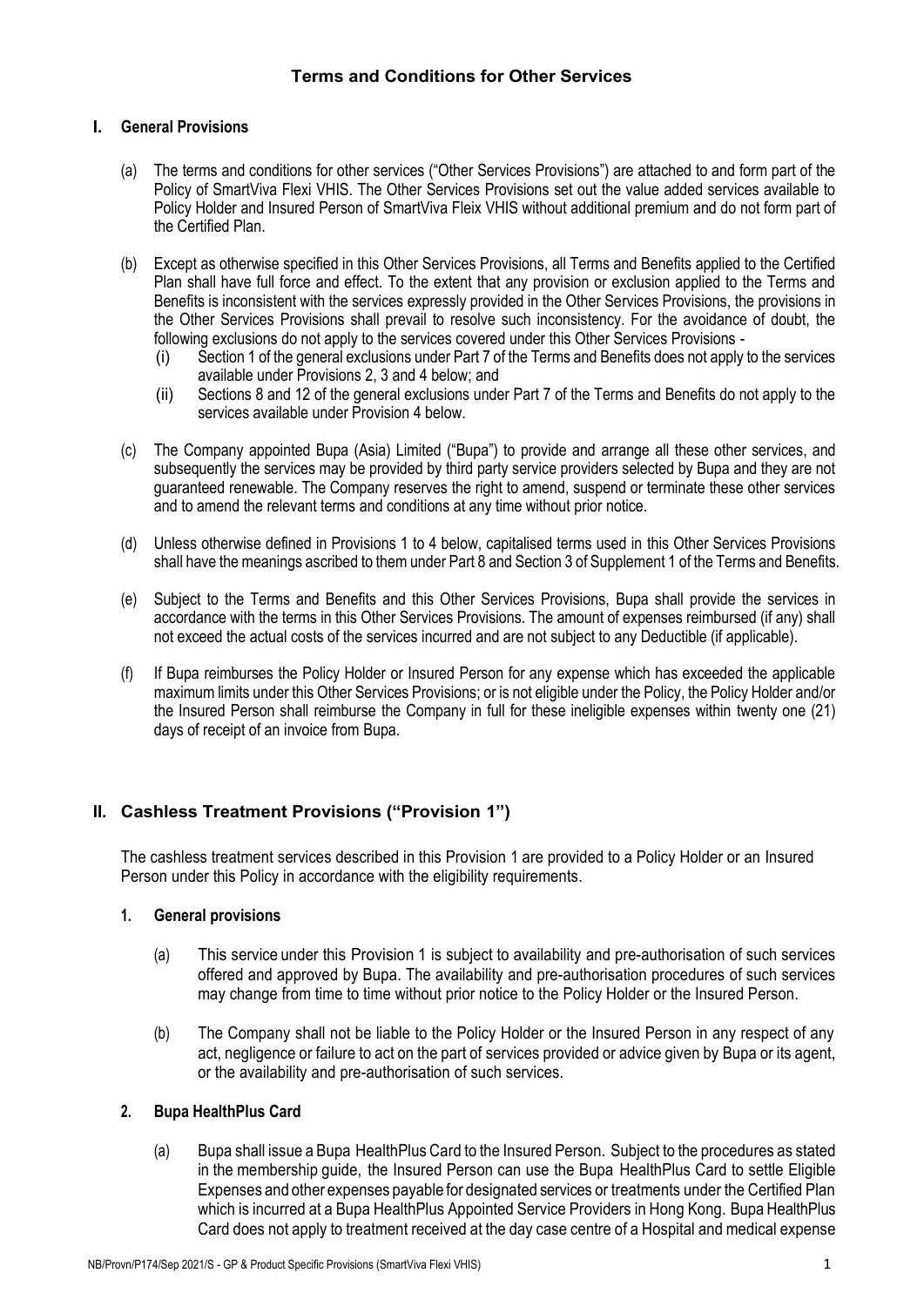incurred under Sections 3(k), 3(l) of Part 6 and Sections 2(c) to (i) of Supplement 1 of the Terms and Benefits.

- (b) The uses of Bupa HealthPlus Card for selected benefits payable under the Certified Plan are subject to the required pre-authorisation procedures stated in Section 3 below. The cashless treatment services available are subject to the credit limit as stated in the pre-authorisation confirmation/guarantee of payment letter, which is determined by Bupa according to its prevailing practice and subject to the amount of benefit limit available under the Certified Plan.
- (c) In case any Shortfall is paid by Bupa, the Policy Holder shall repay the Shortfall in full to the Company immediately upon Bupa's reasonable demand. If the Shortfall has not been settled within twenty one (21) days of receipt of a Shortfall invoice, the Company shall, in accordance with the authorisation provided by the Policy Holder or Insured Person for the Company to debit money from a designated credit card, collect the Shortfall directly from the designated credit card on or after twenty-one (21) days of receipt of the Shortfall invoice from Bupa.
- (d) The Company has the right to offset any premium refundable or claim payable to the Policy Holder against any amount of Shortfall or Deductible outstanding or arising from the Insured Person.
- (e) Bupa HealthPlus Card shall remain the property of Bupa and the Insured Person to whom it is issued shall keep it safe at all times. It may only be used by the Insured Person to whom it is issued and it shall not be transferable. In the event of theft or loss of the Bupa Health Plus Card, the Policy Holder is responsible for any transactions involving its use until such theft or loss is reported to the Company inwriting.
- (f) Bupa HealthPlus Card shall immediately cease to be valid upon the earliest of the following events and the Policy Holder is required return it to the Company within seven (7) days after it becomes invalid -
	- (i) this Policy is terminated; or
	- (ii) the Company reasonably demands the return of the Bupa HealthPlusCardwith the reasons notified to the Policy Holder and/or the Insured Person in writing.

# **3. Pre-authorisation procedures**

- (a) The uses of the Bupa HealthPlusCard for the cashless treatment available under the Certified Plan for Confinement, Prescribed Diagnostic Imaging Test and Prescribed Non-surgical Cancer Treatment must follow to the pre-authorisation procedures as stated in the membership guide.
- (b) If it is infeasible to obtain the pre-authorisation before the Insured Person receives the relevant Medical Service dueto Emergency conditions or Bupa is unable to process the pre-authorisation request outside of Bupa's support hours (which can be found in the membership guide), the Policy Holder, the Insured Person, the Insured Person's authorised representative and/ or the Bupa HealthPlus Appointed Specialist shall submit the pre-authorisation request on the next working day immediately after the day on which the Insured Person receives the test, treatment or procedure. Bupa shall be responsible for ensuring that the Bupa HealthPlus Appointed Specialist is aware of the required information to be included when completing the pre-authorisation request form.
- (c) If there is any variation in the extent, nature or estimated cost of the items covered by the preauthorisation confirmation/guarantee of payment letter, the Policy Holder, the Insured Person, the Insured Person's authorised representative and/or the Bupa HealthPlus Appointed Specialist should inform Bupa at least one (1) working day before the test, treatment or procedure and obtain prior written acceptance of such change.
- (d) The issuance of a pre-authorisation confirmation / guarantee of payment letter from Bupa shall not be deemed as an agreement on Bupa's part to pay the total amount or part of the costs set out in the pre-authorisation confirmation/guarantee of payment letter. The Policy Holder's entitlement to any reimbursement shall be subject to the terms and conditions of the Policy and the final claims assessment of Bupa.
- (e) If an Insured Person incurs any expenses that are excluded or ineligible under this Policy, in excess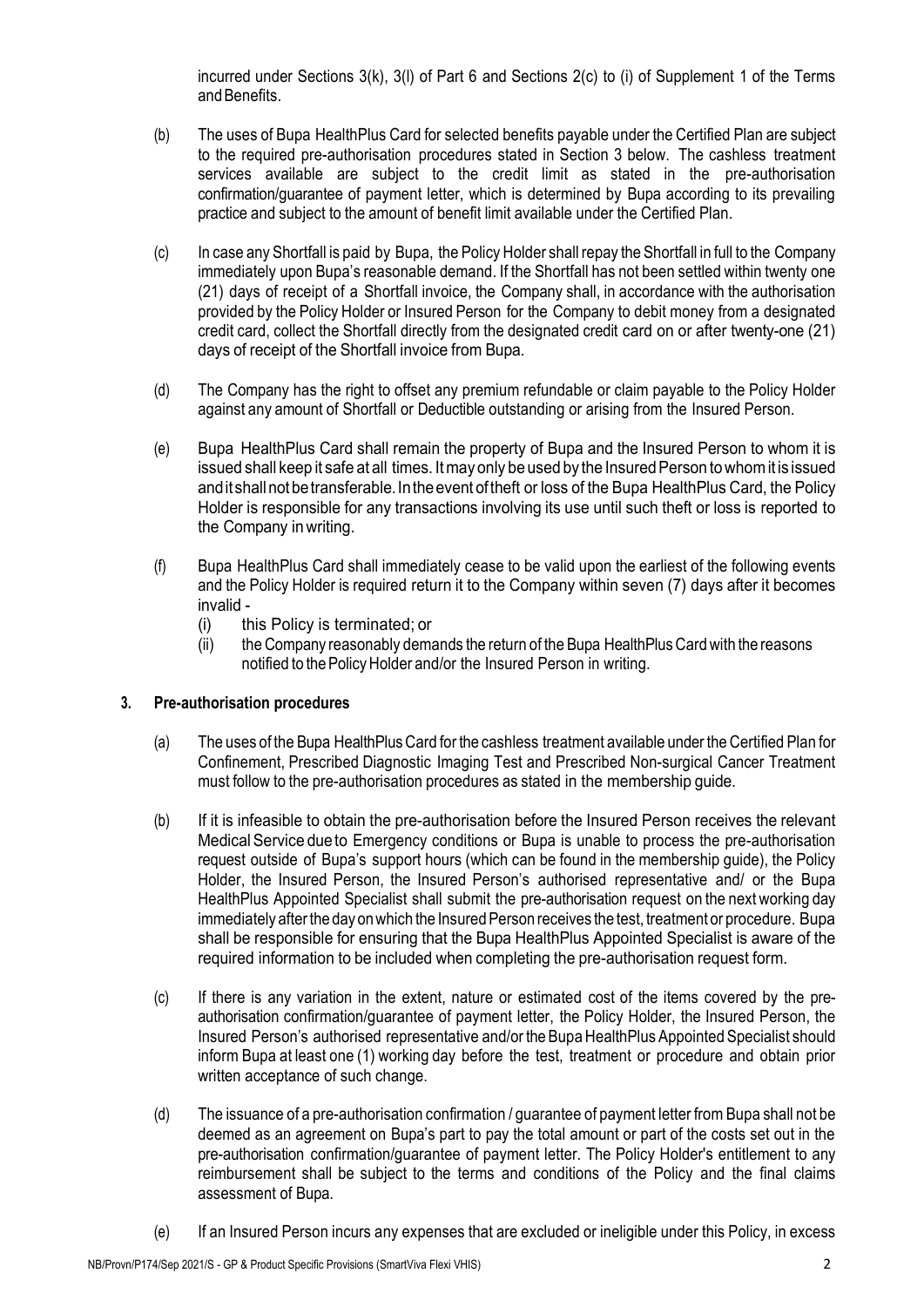of the credit limit as stated in the pre-authorisation confirmation/guarantee of payment letter or not approved by Bupa, the Policy Holder shall settle such charges with the provider directly or if such expense has been settled by Bupa, the Policy Holder shall reimburse the Company in full for the Shortfallwithin twenty one (21) days of receipt of a Shortfall invoice from Bupa.

#### **4. Liability and termination**

## (a) **Liability of the Company and Bupa**

The Company shall use its best effort to procure Bupa to provide the service in this Provision 1. Bupa HealthPlus Appointed Service Provider and Bupa HealthPlus Appointed Specialist to whom the Insured Person will be referred or arranged by Bupa are not employees or agents of Bupa and the Company. Bupa and the Company shall not be liable to the Policy Holder or the Insured Person in any respect of any act, negligence or failure to act on the designated services or treatment provided or advice given by Bupa HealthPlus Appointed Service Provider and Bupa HealthPlus Appointed Specialist.

## (b) **Termination**

All the services under this Provision 1 will become ineffective when, for whatever reasons, the Insured Person ceases to be covered under SmartViva Flexi VHIS.

## **5. Definitions**

Under this Provision 1, words and expressions used shall have the following meanings –

| "Bupa HealthPlus Card"                                    | shall mean the medical card issued by Bupa to an eligible Insured<br>Person under this Policy, and the use of the card is subject to the<br>conditions set out in this Provision 1.                                                                                                                                                                                                                                                                                                                     |
|-----------------------------------------------------------|---------------------------------------------------------------------------------------------------------------------------------------------------------------------------------------------------------------------------------------------------------------------------------------------------------------------------------------------------------------------------------------------------------------------------------------------------------------------------------------------------------|
| "Bupa HealthPlus<br><b>Appointed Service</b><br>Provider" | shall mean Hospitals, Registered Medical Practitioners, physiotherapists,<br>diagnostic centres, cancer centres, diabetic centres, day case centres<br>and medical service providers appointed by Bupa and who have entered<br>into cashless treatment arrangements with Bupa to provide services to<br>the Insured Persons under this Policy on the Bupa's undertaking to pay<br>for the services so provided. The list of service providers can be found in<br>the Bupa HealthPlus Network Directory. |
| "Bupa HealthPlus<br>Appointed Specialist"                 | shall mean a Specialist referred to as a Specialist in the Bupa HealthPlus<br>Network Directory.                                                                                                                                                                                                                                                                                                                                                                                                        |
| "Bupa HealthPlus Network<br>Directory"                    | shall mean the list printed in digital format as at the date when Bupa<br>approves the pre-authorisation which contains the particulars of Bupa<br>HealthPlus Appointed Service Providers and Bupa HealthPlus Appointed<br>Specialists appointed by Bupa. The list may be updated and amended by<br>Bupa from time to time and the latest list is available on Bupa's customer<br>service portal myBupa.                                                                                                |
| "Shortfall"                                               | shall mean any expenses which are not covered or which exceed the<br>benefit limit of these Terms and Benefits or the selected Deductible<br>should be borne by the Policy Holder.                                                                                                                                                                                                                                                                                                                      |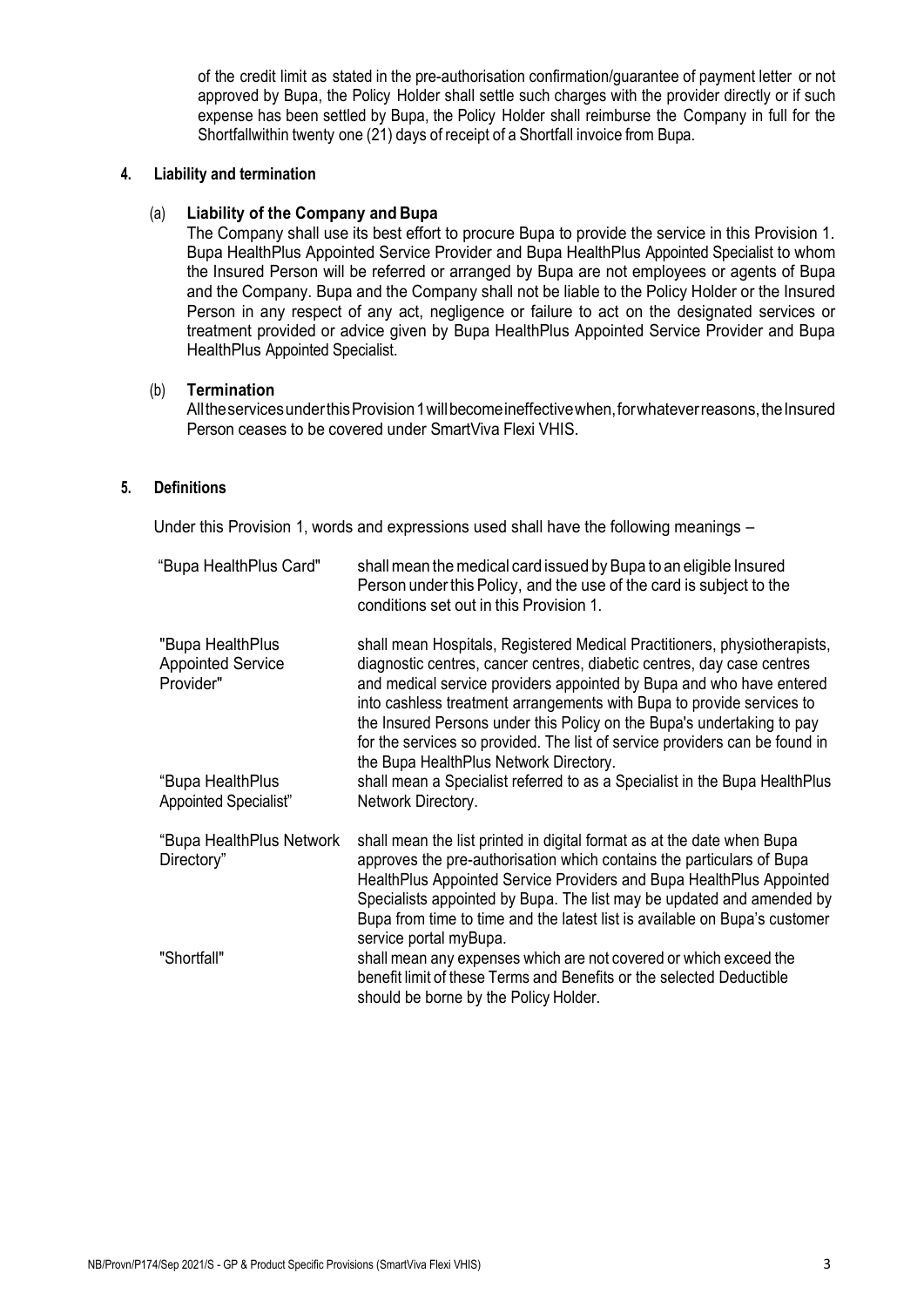# <span id="page-4-0"></span>**III. Worldwide Assistance Programme Provisions ("Provision 2")**

The services described under this Provision 2 are provided by IPA. When travelling abroad, the Policy Holder or the Insured Person can call IPA on (852) 2861 9229, a twenty-four (24) hours hotline throughout a year, to receive emergency medical or legal assistance in accordance with the terms under this Provision 2.

## **1. General provisions**

- (a) Services and assistance provided under this Provision 2 are subject to availability of such services and assistance offered by IPA. The availability of such services and assistance may change from time to time without prior notice to the Policy Holder or the Insured Person. The Company, Bupa and IPA are not agents to each other for the services and assistance provided under this Provision 2.
- (b) The Company and Bupa shall not be liable to the Policy Holder or the Insured Person in any respect of any loss, damage, expense, suit, action or proceeding suffered or incurred by the Insured Person, whether directly orindirectly, arising fromorin connection with the services provided or advice given by IPA or its agent, or the availability of such services.
- (c) Neither the Company nor Bupa has obligation to replace IPA with other service provider if the arrangement between Bupa and IPA ceases to operate orif IPAceases to carry on its business or provideanysuchservicesorassistanceunderthisProvision 2.

## **2. Description of services and benefits**

If the Insured Person:

- (i) suffers any Bodily Injury;
- (ii) suffers any Sudden Illness; or
- (iii) is in need of medical, travel, legal or administrative assistance described in this Provision 2,

outside the Place of Residence (except for the coverage under Sections  $2(p)$ ,  $2(y)$  and  $2(z)$  of this Provision 2whichmay be obtained in Hong Kong) while arising out of and in the course of his journey, provided that such journey is not undertaken against the advice of the Registered Medical Practitioner, and / or is not for the purpose of obtaining or seeking any medical or surgical treatment abroad, the following worldwide assistance services and benefits shall be available directly from IPA upon specific verbal notification by the Insured Person or his representative to IPA's twenty- four (24)-hour alarm centre.

# **Medical assistance**

# **(a)Medical advice hotline**

If necessary, the Insured Personmay call IPA's alarmcentre for medical advice and evaluation from the attendingRegistered Medical Practitioner. However, telephone conversation shall be considered as an advice only rather than a diagnosis.

# **(b) Doctor referral**

If necessary, the Insured Person shall be referred to a medical specialist or medical facility for personal assessment.

# **(c) Essential medication / Medical equipment**

Upon request from a local attending Registered Medical Practitioner, IPA may, when possible and legally permissible, dispatch at the cost of the Insured Person any essential medicine and / or medical equipment required for the Insured Person which is not locally available.

# **(d) Dispatch of Registered Medical Practitioner**

In the event of an emergency where the Insured Person cannot be adequately assessed by telephone, or the Insured Person cannot be moved and local treatment is unavailable, IPA may send an appropriate medical practitioner.

# **(e) Medical evacuation (Unlimited cover)**

If the Insured Person suffers from Bodily Injury or Sudden Illness such that IPA's medical team and the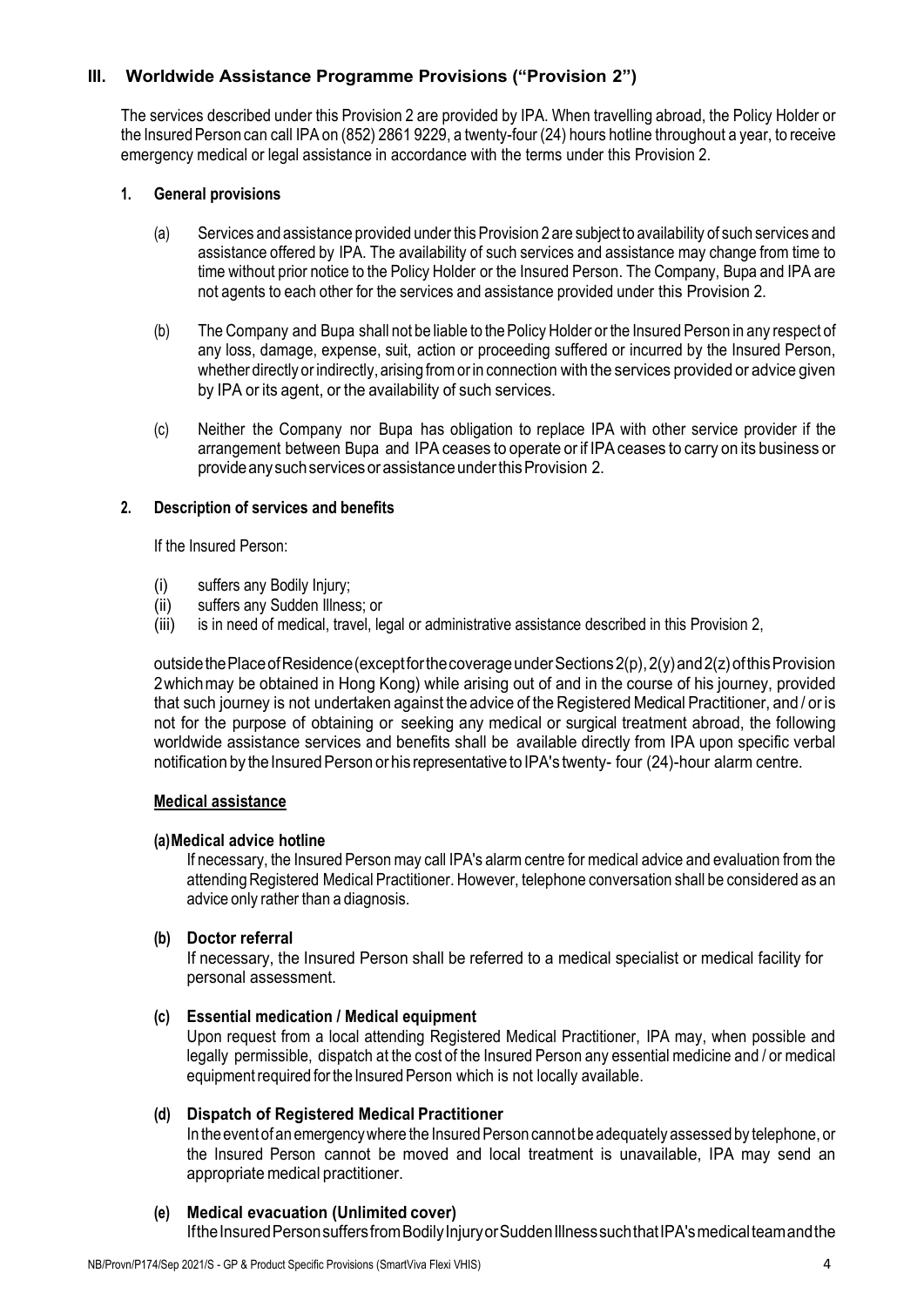attending Registered Medical Practitioner recommend hospitalisation in another medical facility where the Insured Person can be suitably treated, IPA may arrange and pay for necessary transportation expenses for:

- (i) the transfer of the Insured Person into the nearestmedical facilitymore appropriately equipped forthe particular medical condition; or
- (ii) the direct repatriation if his medical condition permits such repatriation. The medical team and attending Registered Medical Practitioner may determine the necessary arrangements according to the circumstances.

## **(f) Repatriation after treatment (Unlimited Cover)**

Following the medical evacuation in Section 2(e) of this Provision 2 above and if medical treatment is necessary, IPA may repatriate the Insured Person to an appropriate medical facility in his Place of Residence by scheduled airline flight (on economy class) or any other appropriate means of transportation. Any decision on such repatriation shall be made jointly and exclusively by both the attending Registered Medical Practitioner and IPA's alarm centre, and the Insured Person's consent shall be sought.

#### **(g) Deposit guaranteeing of hospital admission**

In case of Hospital admission duly approved by both the attending Registered Medical Practitioner and IPA's doctor and the Insured Person is without means of payment of the required Hospital admission deposit, IPAmay guarantee or provide such payment up to HKD39,000. The Insured Person will be required to repay any sum advanced within forty-five (45) days (without interest). IPA will require valid credit authorisation from the Insured Person or his representative, prior to advancement of funds for such admission.

## **(h) Medical monitoring**

IPAmaymonitor the Insured Person's condition during the Insured Person's hospitalisation abroad and may keep the Insured Person's family informed.

#### **(i) Compassionate visit**

IPA may arrange and pay for the cost of an economy round trip transportation plus accommodation expenses up to HKD16,000 for a person chosen by the Insured Person, or a relative if the Insured Person is unable to choose due to his condition, to join himif the Insured Person has been confined in Hospital abroad formore than seven (7) consecutive days.

#### **(j) Additional travel and accommodation for travelling companion**

IPAmay arrange and pay for the additional travel and accommodation expenses incurred by the Insured Person's travelling companion related to an incident requiring medical evacuation in Section 2(e) of this Provision 2 provided that such expenses shall not exceed HKD15,000 for the Insured Person in any one event subject to a sub-limit of HKD2,000 per day.

#### **(k) Return of unattended dependant child(ren) to Place of Residence**

If the Insured Person's travelling dependant child(ren) up to Age eighteen (18) or Age twenty-three (23) if in full time education, is left unattended by reason of the Insured Person's confined in Hospital, IPAmay organise and pay forthe return of child(ren) (on economy fare basis) to the Insured Person's Place of Residence.

#### **(l) Hotel room accommodation for convalescence**

IPA may arrange and pay for reasonable hotel for convalescence, up to HKD1,950 per day for a maximum of four (4) consecutive days, immediately after the Insured Person's discharge from the Hospital, and if deemed medically necessary by attending Registered Medical Practitioner and IPA's doctor.

#### **(m) Transportation for return of Insured Person to original work site**

Following the Insured Person's evacuation or repatriation by IPA within a one (1) month period, IPA may uponthe Insured Person's request arrange and provide a oneway economy air transportation to return the Insured Person to the original work location. The Insured Person assumes the responsibility for the decision of whether or not he returns to work. The Insured Person is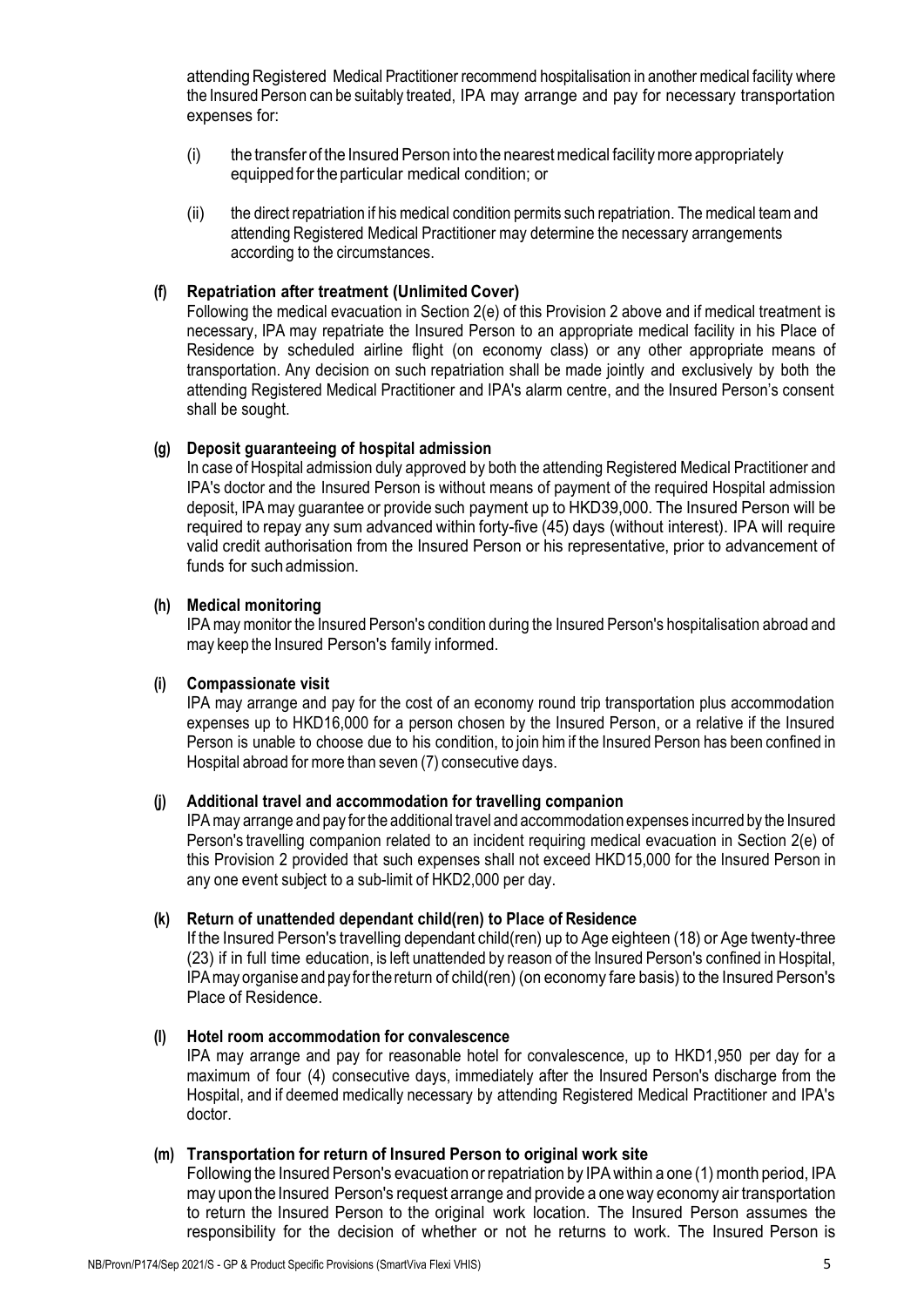responsible for obtaining any medical releases to determine his suitability to travel or not, or to resume work or not. The decision and the results thereof are solely the responsibility of the Insured Person and / or the Insured Person's attending Registered Medical Practitioner. IPA is not involved whatsoever in such decisions.

## **(n) Repatriation of mortal remains / ashes (Unlimited cover)**

Upon the death of the Insured Person, IPA may arrange and pay for the repatriation of the Insured Person's bodyorashes to the Insured Person's Place of Residence for burial.

#### **(o) Unexpected return to the Place of Residence**

In the event of the death of the Insured Person's Close Relative in his Place of Residence while he is travelling overseas (excluding the case of immigration) that necessitates an unexpected return to his Place of Residence, IPA may arrange and pay for the cost of a scheduled airline ticket (economy class) for the return of the Insured Person.

**(p) Additional hospital benefit after a medical evacuation and repatriation back to Hong Kong** If benefits payable under the SmartViva Flexi VHIS are exhausted, eligible medical expenses for confinement in Hong Kong Hospital immediately following the repatriation under Section 2(f) of this Provision 2 are covered up to a further HKD120,000.

For Sections 2(e), 2(f), 2(k), 2(m) and 2(o) of this Provision 2, the Insured Person (and / or his travelling companion if applicable) shall surrender unused return tickets to IPA if IPA arranges new tickets or transportation for them.

## **Travel and pre-trip assistance**

## **(q) Pre-trip and travel information**

The Insured Person may contact IPA to obtain the following information before starting or during his journey:

- (i) Updated immunisations and vaccinations requirements and needs.
- (ii) Weather, exchange rates, banking days, language, passport and visa requirements.
- 
- (iii) Airport taxes or customs requirements.<br>(iv) Arrangement of interpreter services or Arrangement of interpreter services or childrenescort.
- (v) Transmission of urgent messages for medicalreasons.

#### **(r) Assistance on luggage retrieval**

In the event of loss or misrouting of the Insured Person's luggage by a common carrier, IPA may liaise with the relevant entities such as but not limited to airline companies, customs officials, and will organise the dispatch of such luggage, if recovered, to such place as the Insured Person may direct.

#### **(s) Emergency rerouting arrangements**

IPA may assist the Insured Person in reorganising his flight schedule should an emergency oblige himto alter his original plan.

#### **(t) Administration assistance of the loss of travel document**

IPA may provide the Insured Person with the necessary information regarding the formalities requested by local authority in order to obtain the replacement of such lost or stolen documents.

#### **(u) MedPass service**

If the Insured Person suffers from Bodily Injury or Sudden Illness and needs to be hospitalised in China for emergency medical treatment, the Insured Person may visit the nearest Hospital under MedPass Network. Upon presenting the validmembership card ormedical card under SmartViva Flexi VHIS and travel document, the Hospital will provide medical treatment without requiring any admission deposit directly from the Insured Person upfront. IPA shall provide the Hospital with the relevant quarantee of deposit for Hospital admission. The Insured Person shall fully and directly settle the medical expenses including the Hospital admission deposit guaranteed by IPA when the Insured Person is discharged from Hospital. IPA will not pay for any expenses incurred.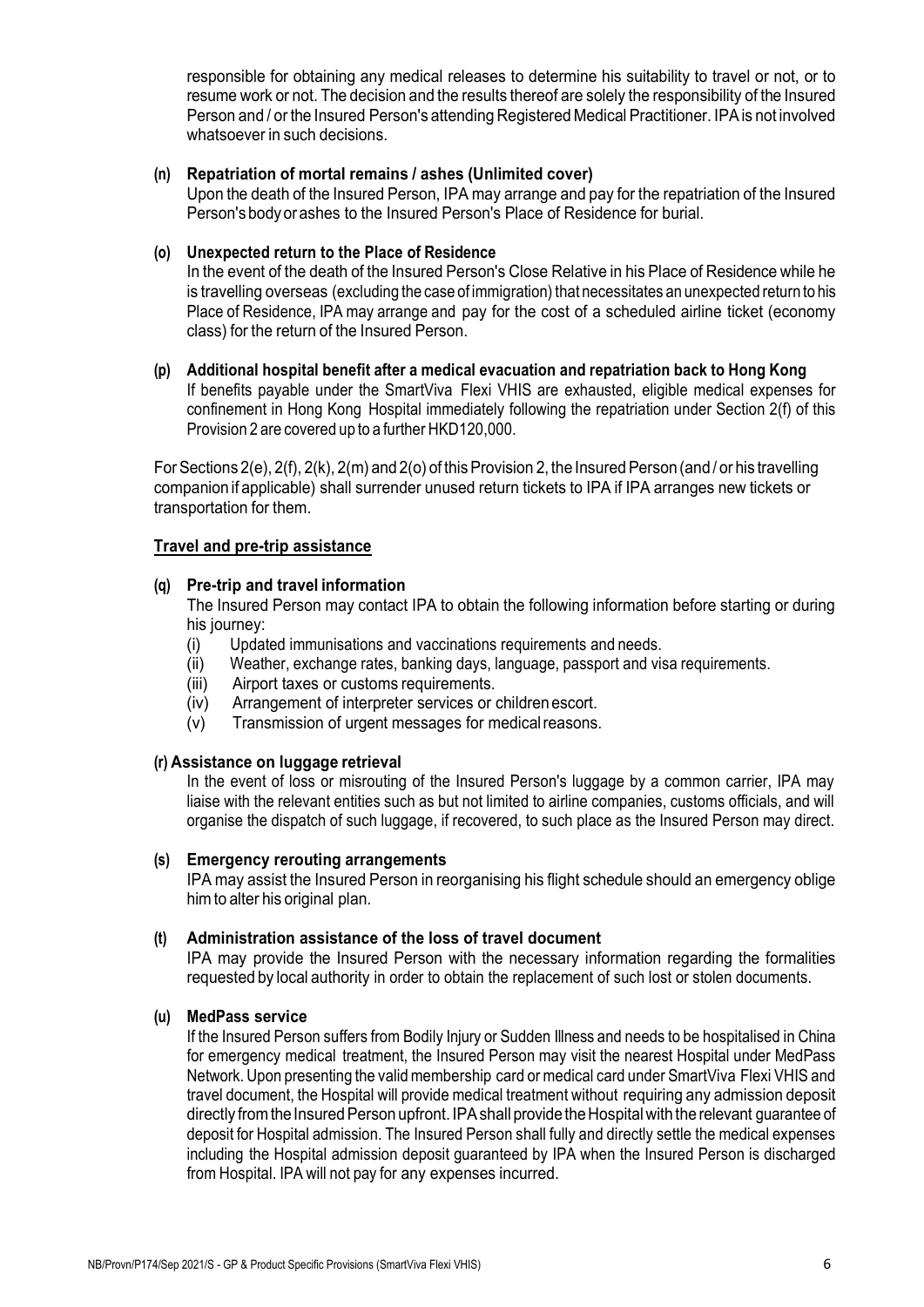# **(v) Legal referral**

IPA may provide the telephone numbers and addresses of the lawyers and solicitors firms.

## **(w) Legal assistance**

In the event of an accident occurring in a situation not related to the work, business, profession or employment of the Insured Person, IPA may:

- (i) provide for the defence of the Insured Person in legal proceedings against himfor civil liability to the civil laws in force in the country, and
- (ii) conduct proceedings in order to obtain an indemnity from an identified third party for the Insured Person following personal injury and / or damages to the Insured Person's personal belongings if such damages are estimated to be in excess of HKD5,000.

In all such cases, the counsel and / or lawyer appointed by IPA shall act in a legal capacity for the Insured Person without any recourse to, responsibility of, or indemnification by IPA by reason of its appointment of counsel and / orlawyer. The counsel and / or lawyer's fee will be settled by IPA up to a limit of HKD40,000.

# **(x) Advance of bail bonds**

IPA may deposit up to HKD40,000 on behalf of the Insured Person as the security required from him in order to guarantee the payment of the fees for the procedures in the event of the Insured Person being detained by the relevant local authority following a road accident. No deposit shall be made by IPA for covering the civil liabilities, fines or personal indemnities to be paid by the Insured Person and/ or the release of the Insured Person. The deposit made by IPA shall be considered as a loan made by IPA to the Insured Person and should be fully repaid by the Insured Person to IPA within thirty (30) days of such advance. This advance of bail bond excludes any claim related to professional liability and / or criminal situations, as well as any claimarising out of the driving of anymotor vehicle. If the Insured Person fails to repay to IPA the deposit paid by IPA, the Policy Holder and/or the Insured Person is/are liable to repay such deposit to IPA.

#### **Local assistance - The following services are only available in Hong Kong**

#### **(y) Baby sitting, nursing and temporary domestic helper referral**

IPA may assist the Insured Person to arrange or provide the name, telephone number and address of the service provider for baby sitting and / or private nursing and / or temporary domestic helper service.

# **(z) Electric supply and locksmith referral**

IPA may assist the Insured Person to arrange a licensed technician to repair the failure of his electricity supply system or a locksmith to open the door or solve relevant problems immediately after the Insured Person returns to Hong Kong.

#### **3. Limitations and liabilities**

# **(a) Territorial limit**

The assistance and services mentioned in Sections 2(a) to 2(o) and 2(q) to 2(x) of this Provision 2 apply worldwide outside the Place of Residence and the assistance and services mentioned in Sections  $2(p)$ ,  $2(y)$  and  $2(z)$  of this Provision 2 apply in Hong Kong only.

# **(b) Liability of the Company, Bupa and IPA**

The Registered Medical Practitioners, Hospitals, clinics, and any kind of professionals to whom the Insured Person will be referred by IPA are independent contractors responsible for their own acts and are not employees, agents or servants of IPA, Bupa and the Company. TheCompany and Bupa shall use its best effort to procure IPA to provide the service and assistance in this Provision 2 and IPA shall exercise care and diligence in selecting those professionals who have appropriate qualification and are certified by the local authority.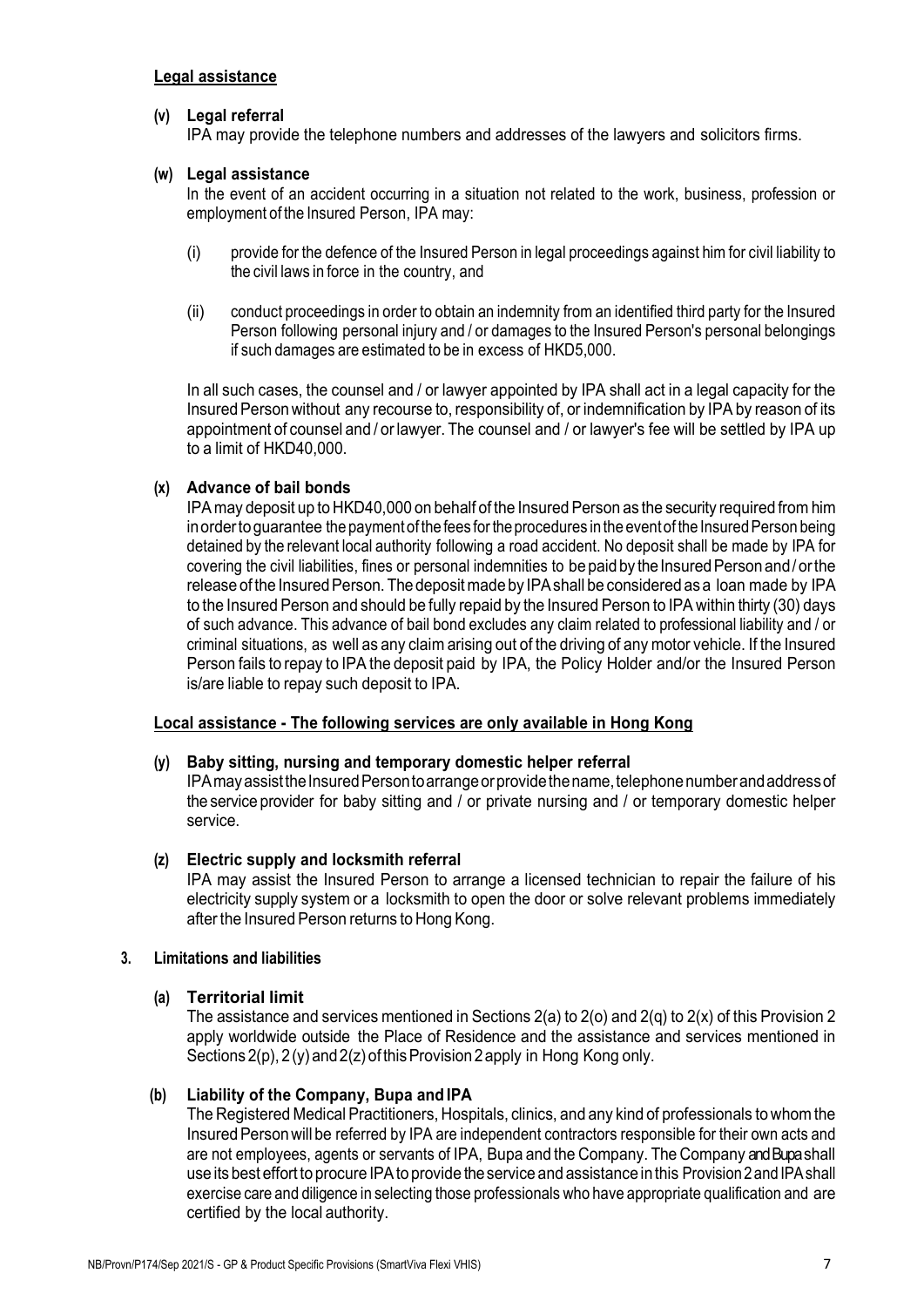## **(c) Termination**

All the services and benefits under this Provision 2 will become ineffective when, for whatever reasons, the Insured Person ceases to be covered under SmartViva Flexi VHIS.

#### **4. General exclusions**

#### **(a) Excluded cases**

Services and assistance under this Provision 2 shall not be availablewith respect to Bodily Injury or Sudden Illness of the Insured Person arising from:

- (i) Pre-existing Conditions and any illness the symptoms of which would cause an ordinary prudent person to seek diagnosis, care or treatment before the Policy Effective Date, or a condition for which medical advice or treatment was recommended by a medical practitioner before the Policy Effective Date.
- (ii) Any services rendered without the authorisation and / or intervention of IPA.
- (iii) Childbirth, pregnancy or any complications within three (3) months before delivery date notwithstanding that such event may have been accelerated or induced by an accident.
- (iv) Bodily Injuries arising directly or indirectly as a result of participation in any professional or competitive sports, water sports, winter sports, racing, rallies, potholing, rock climbing or mountaineering normally involving the use of ropes of guides, parachuting or martial arts.
- (v) All other exclusions applicable under SmartViva Flexi VHIS.

#### **(b) Force majeure**

The Company, Bupa and IPA shall not be held responsible for delays or failures in providing assistance caused by any strike, war, invasion, act of foreign enemies, armed hostilities (regardless of a formal declaration of war), civil war, rebellion, insurrection, terrorism, political coup, riot and civil commotion, administrative, political impediments, radioactivity, acts of God or any other event of force majeure which prevents IPA from providing such assistance.

## **5. Definitions**

For the purpose of this Provision 2, the following words and expressions shall have the following meaning, except where the context otherwise requires -

| "Bodily Injury"   | shall mean serious bodily injury caused solely and directly by violent, accidental,<br>external and visible means.                                                                                                                                          |
|-------------------|-------------------------------------------------------------------------------------------------------------------------------------------------------------------------------------------------------------------------------------------------------------|
| "Close Relative"  | shall mean the spouse, dependant child(ren), siblings and parent of the Insured<br>Person.                                                                                                                                                                  |
| "IPA"             | shall mean Inter Partner Assistance Hong Kong Limited.                                                                                                                                                                                                      |
| "Medpass Network" | shall mean the list printed in digital format which contains the particulars of IPA's<br>China hospital network. The list may be updated and amended by Bupa from<br>time to time and latest list is available on Bupa's customer service portal<br>myBupa. |
| "Sudden Illness"  | shall mean any sudden and unforeseen illness or disease.                                                                                                                                                                                                    |